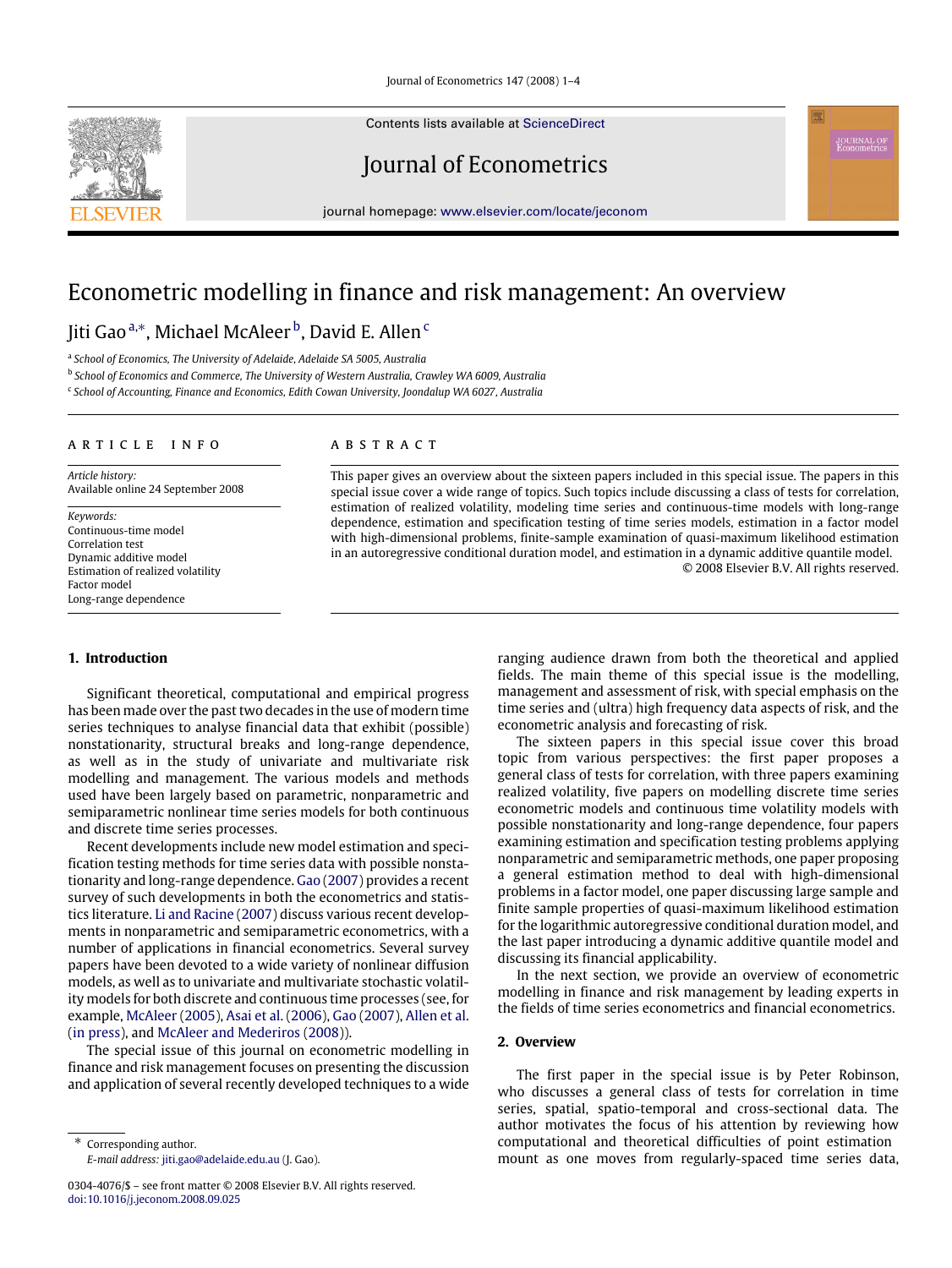through forms of irregular spacing, and to spatial data of various kinds. A broad class of computationally simple tests is justified in specializing Lagrange multiplier tests against parametric departures of various kinds. Their forms are illustrated in the case of several models for describing correlation in various kinds of data. The initial focus assumes homoscedasticity, but Robinson also extends, and makes the tests more robust, by including nonparametric heteroscedasticity.

The next three papers discuss various important and topical issues that are encountered in modelling realized volatility for ultra high frequency data. Yacine Ait-Sahalia and Loriano Mancini compare the forecasts of Quadratic Variation given by Realized Volatility (RV) and the Two Scales of Realized Volatility (TSRV) that are computed from high frequency data in the presence of market microstructure noise, under several different assumed dynamics for the volatility process and assumptions regarding the noise. The authors show that TSRV largely out-performs RV, whether analysing various metrics based on bias, variance, RMSE or outof-sample forecasting ability. An empirical application to all DJIA stocks confirms the simulation results.

Federico Bandi, Jeffrey Russell and Chen Yang evaluate and compare the quality of several recently-proposed estimators in the context of a relevant economic metric, that is, profits from option pricing and trading. Using forecasts obtained by virtue of alternative volatility estimates, agents price short-term options on the S&P 500 index before trading with each other at average prices. The agents' average profits and the Sharpe ratios of the profits constitute the criteria used to evaluate alternative volatility estimates and their corresponding forecasts. For the data used, the authors find that estimators with superior finite sample mean-squared-error properties generate higher average profits and higher Sharpe ratios, in general. Their results confirm that, even from a forecasting standpoint, there is scope for optimising the finite sample properties of alternative volatility estimators, as advocated in their recent research on modelling ultra high frequency data.

Ilze Kalnina and Oliver Linton propose an econometric model that captures the effects of market microstructure factors on a latent price process. In particular, the authors allow for correlation between the measurement error and the return process, and they allow the measurement error process to have diurnal heteroscedasticity. The authors propose a modification of the TSRV estimator of quadratic variation, and then show that this estimator is consistent, with a rate of convergence that depends on the size of the measurement error, but is no worse than  $n^2-1/6$ . They investigate in interesting simulation experiments the finite sample performance of various proposed implementations.

In the next five papers, nonlinear models with possible nonstationarity and long-range dependence are discussed. The paper by Richard Baillie and George Kapetanios is motivated by recent evidence that many univariate economic and financial time series have both nonlinear and long memory characteristics. Hence, their paper considers a general nonlinear, smooth transition regime autoregression which is embedded within a strongly dependent, long memory process. A time domain MLE with simultaneous estimation of the long memory, linear AR and nonlinear parameters is shown to have desirable asymptotic properties. The Bayesian and Hannan-Quinn information criteria are shown to provide consistent model selection procedures. The paper also considers an alternative two step estimator, where the original time series is fractionally filtered from an initial semi-parametric estimate of the long memory parameter. Simulation evidence indicates that the time domain MLE is generally superior to the two step estimator. The paper also includes some applications of the methodology and estimation of a fractionally integrated, nonlinear autoregressive ESTAR model to forward premium and real exchange rates.

The paper by Isabel Casas and Jiti Gao discusses a continuoustime stochastic volatility model with possible long-range dependence. A new econometric estimation method is proposed to deal simultaneously with any possible short-range dependence, intermediate-range dependence and long-range dependence. The estimation method proposed is based on a continuous-time version of the Gauss–Whittle objective function in order to find parameter estimates that minimize the discrepancy between the spectral density and the data periodogram. The asymptotic properties of the proposed estimation method are also established. The proposed estimation method is then implemented using both simulated and real data examples.

Giuseppe Cavaliere and Robert Taylor consider tests for the null hypothesis of (trend) stationarity against the alternative of a change in persistence at some (known or unknown) point in the observed sample, either from I (0) to I (1) behaviour. They show that in circumstances where the innovation process displays nonstationary unconditional volatility of a very general form, which includes single and multiple volatility breaks as special cases, the ratio based statistics used to test for persistence change do not have pivotal limiting null distributions. Numerical evidence suggests that this can cause severe oversizing in the tests. In practice, it may therefore be hard to discriminate between persistence change processes and processes with constant persistence but which display time-varying unconditional volatility. The authors solve the identified inference problem by proposing wild bootstrapbased implementations of the tests. Monte Carlo evidence suggests that the bootstrap tests perform well in finite samples. An empirical illustration using US price inflation data is provided.

In the paper by Offer Lieberman and Peter Phillips, an infiniteorder asymptotic expansion is given for the autocovariance function of a general stationary long-memory process with memory parameter *d* ∈ (−1/2, 1/2). The class of spectral densities considered includes, as a special case, the stationary and invertible ARFIMA(*p*, *d*, *q*) model. The leading term of the expansion is of the order *O*(1/*k*1−2*d*), where *k* is the autocovariance order, consistent with the well known power law decay for such processes, and is shown to be accurate to an error of *O*(1/k<sub>3−2d</sub>). The derivation uses Erdelyi's expansion for Fouriertype integrals when there are critical points at the boundaries of the range of integration, where the frequencies are {0, 2*p*}. Numerical evaluation shows that the expansion is accurate even for small *k* in cases where the autocovariance sequence decays monotonically, and in other cases for moderate to large *k*. The approximations are easy to compute across a variety of parameter values and models.

In the paper by Michael McAleer and Marcelo Medeiros, the authors propose a flexible model to capture nonlinearities and long-range dependence in time series dynamics. The new model is a multiple regime smooth transition extension of the Heterogeneous Autoregressive (HAR) model, which is specifically designed to model the behavior of the volatility inherent in financial time series. The model is able to describe simultaneously long memory, as well as sign and size asymmetries. A sequence of tests is developed to determine the number of regimes, and an estimation and testing procedure is presented. Monte Carlo simulations evaluate the finite sample properties of the proposed tests and estimation procedures. The authors apply the model to several Dow Jones Industrial Average index stocks using transaction level data from the Trades and Quotes database that covers ten years of data. Their results find strong support for long memory, and both sign and size symmetries. Furthermore, the new model, when combined with the linear HAR model, is viable and flexible for the purposes of forecasting volatility.

In the fields of time series econometrics and financial econometrics using nonparametric and semiparametric methods, there